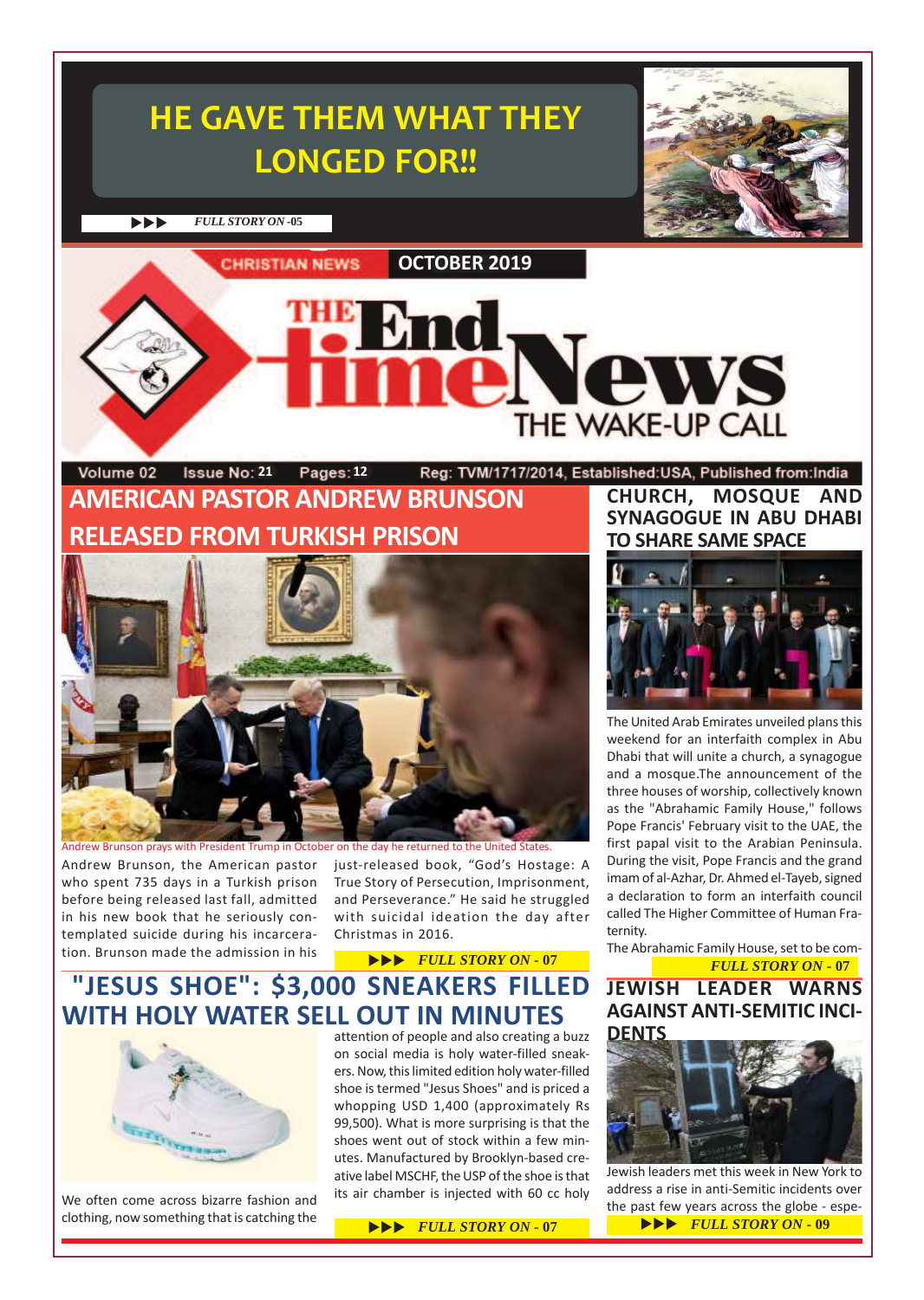





**Rev. Manuel Joseph Th.M.** *Sub-editor, End-Time News*

*They never claimed God's favor but submitted themselves to Him accepting their incompetence to have His favor in their* lives*. They requested, not claimed, God's intervention in each of those prayers.*



## **Should We Claim God's Blessings?**

In many personal prayers that I heard, in many crusades live and televised, and in many churches sadly, I have heard God's ministers stressing the importance of "claiming the blessings" from God! Is it scriptural? Does the Bible teach this doctrine? This doctrine, sadly, is neither found nor proven in the scripture

The prayers in the Bible does not have any resemblance to today's claiming of blessings. The word "claim" means "formally request or demand; say that one owns or has earned (something). In fact, this word, as it is meant, can never be applied to prayers found in the Bible. Perhaps the only resemblance is to the prayer of the self-righteous Pharisee (Luke 18: 9-14) in Jesus' parable. Of the 222 prayers mentioned in the scripture (176 in the Old Testament and 46 in the New Testament),

none of them,except the prayer mentioned above, was a claim made to God, but rather they were all pleas, requests or entreaties made by men and women, including Christ, out of their helplessness and need. They never claimed God's favor but submitted themselves to Him accepting their incompetence to have His favor in their lives. They requested, not claimed, God's intervention in each of those prayers.

Jesus, while teaching how to pray, taught His disciples to "ask" anything in His name (John 14: 12-14). Jesus said, "Ask, and it will be given to you; seek, and you will find; knock, and it will be opened to you" (Matthew 7:7). In Matthew 18, Jesus said, "Again I say to you, if two of you agree on earth about anything they "ask", it will be done for them by **UPPENDIATELY FULL STORY ON** - 08

**CHIEF EDITOR Baiju Yacob Edavila USA**

### **SUB EDITORS**

**Manuel Joseph Daniel Jacob**

**EDITORS**

**Pastor A Anilkumar Rev. Joseph Chacko Sis.Sherly**

#### **EDITORIAL BOARD**

### **MANAGER Bovas Sreekaryam CO-ORDINATORS**

**John Francis (Dallas) Br.Syam Sis.Saritha Sis.Simi Sis.Lesley Yacob**

## **REPORTERS**

**Miniesh Kumar(Baharin) Pastor Stephen**

**Disclaimer**

## **ADVISORY BOARD**

**Pastor Shibu Thomas USA Pastor Asokan Eranakulam M.Jacob Trivandrum**

**USA PO.box 125 Wheat land,6920.S. manin st Oklahoma box zip code-73097 PH-(405) 745-786(H) Mob-001(405)778-4341(Whats app)**

*The views expressed in this online newspaper are those of the authors and do not necessarily reflect the position of HSM End Time News. The online newspaper will not bear any responsibility whatsoever for them. The images used in the newspaper have been downloaded from the Internet and we acknowledge that the copyright of those images remain with the original owners. HSM End Time News does not claim any copyright for them and does not intend to use them for commercial purposes.*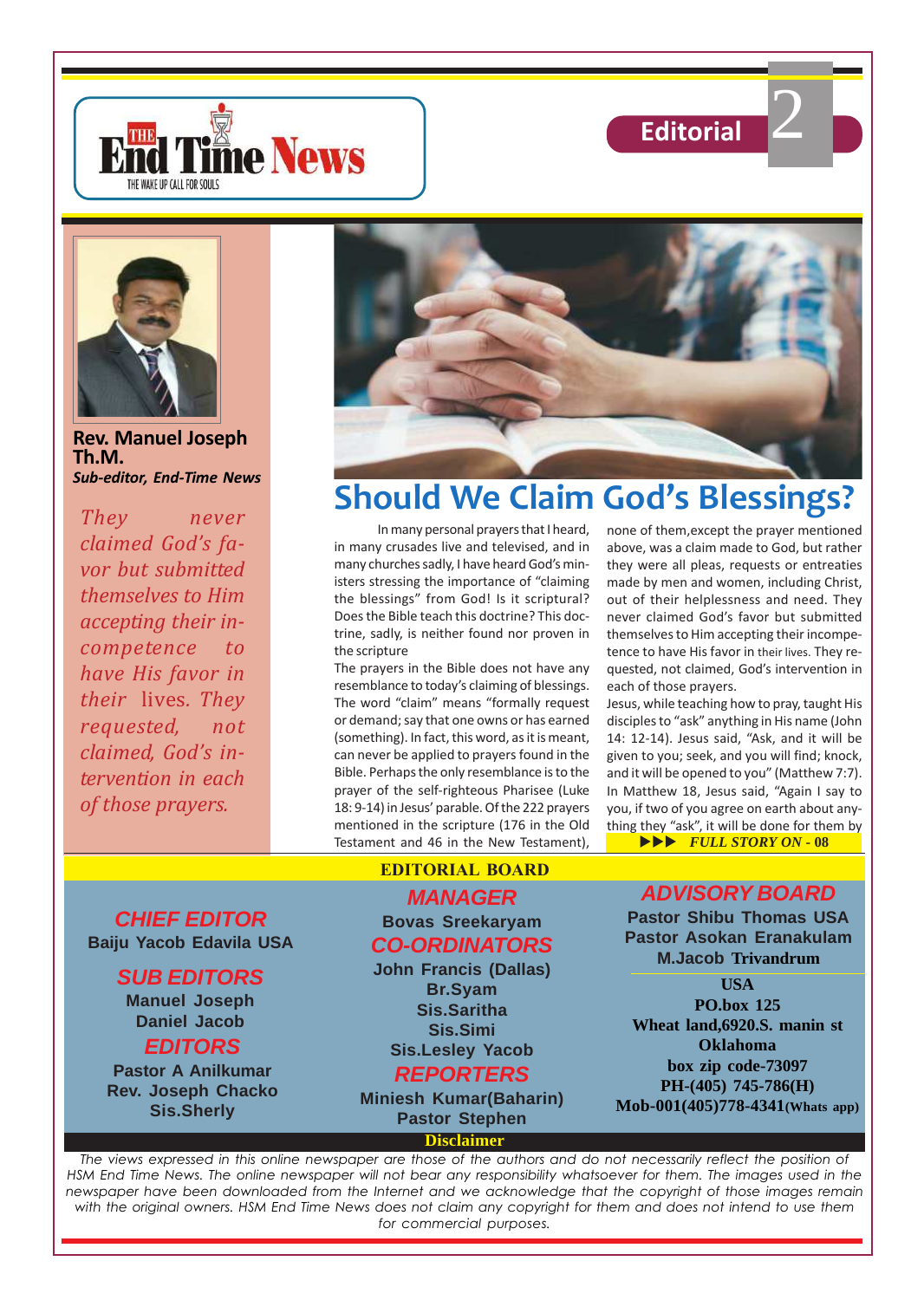



3



**I**f I tell you a truth but I leave a small piece of that truth out, it becomes a lie. If I have evidence of a crime, but I leave one small piece of that evidence out, I am withholding the truth and turning it into a mystery, and a destiny is altered. The scriptures reveal the wisdom of God, but in a mystery. Why is it a mystery? It is because until God opens your eyes, there is something missing. What is it that is missing? It is God's perspective. The Wisdom of God is revealed through the eternal perspective. The natural man is limited to mere religion because his perspective is fashioned by this see and be seen world. Religion tells man what he must do for God, but the Bible teaches man what God has already done for him. The Bible reveals the goodness and grace of God towards man. It is called "the wisdom of God in a mystery." I call it a *the secret*. It isn't a secret because God is hiding anything. On the contrary, God has spoken about His wisdom for centuries, however the Wisdom of God isn't for everyone, even though it is available to all. To many, the wisdom of God is foolishness, but to those

#### **But we speak the wisdom of God in a mystery,** *even* **the hidden** *wisdom***, which God ordained before the world unto our glory: 1 Corinthians 2:6**

who are wise it is the mystery of God and the power of God.

**Because the foolishness of God is wiser than men; and the weakness of God is stronger than men, For ye see your calling, brethren, how that not many wise men after the flesh, not many mighty, not many noble, are called. But God hath chosen the foolish things of the world to confound the wise; and God hath chosen the weak things of the world to confound the things which are mighty. And base things of the world, and things which are despised, hath God chosen, yea, and things which are not, to bring to nought things that are: That no flesh should glory in his presence. 1 Corinthians 1:25-3**

The scriptures speak, preach and teach Truth of eternity. These are all different methods of spreading the foolishness of God, which is higher than the wisdom of man. Truth is a *mystery* to the natural man and it is *the wisdom of God* to spiritual man. Yet, God didn't just select a few humans to obtain His

wisdom. Through the scriptures, the Wisdom of God is available for everyone but it comes at a cost. It will cost you some time and some wrong attitudes and unbeliefs, but it will reward you with your soul forever. Notice this mystery is also called the Hidden Wisdom. That is what we talk about in our book, Secret of Eternity. The Hidden Wisdom can only be seen when your heart is right.

**But the natural man receiveth not the things of the Spirit of God: for they are foolishness unto him: neither can he know them, because they are spiritually discerned. 1 Corinthians .2:1**

The Bible says true wisdom is too high for the fool. It is foolishness to the natural man. He cannot receive the things of God because they are spiritually discerned and being the natural man is spiritually dead he cannot spiritually discern. The real truth is that the things of God are the things we are truly

 $\blacktriangleright\blacktriangleright\blacktriangleright$  *FULL STORY ON* - 06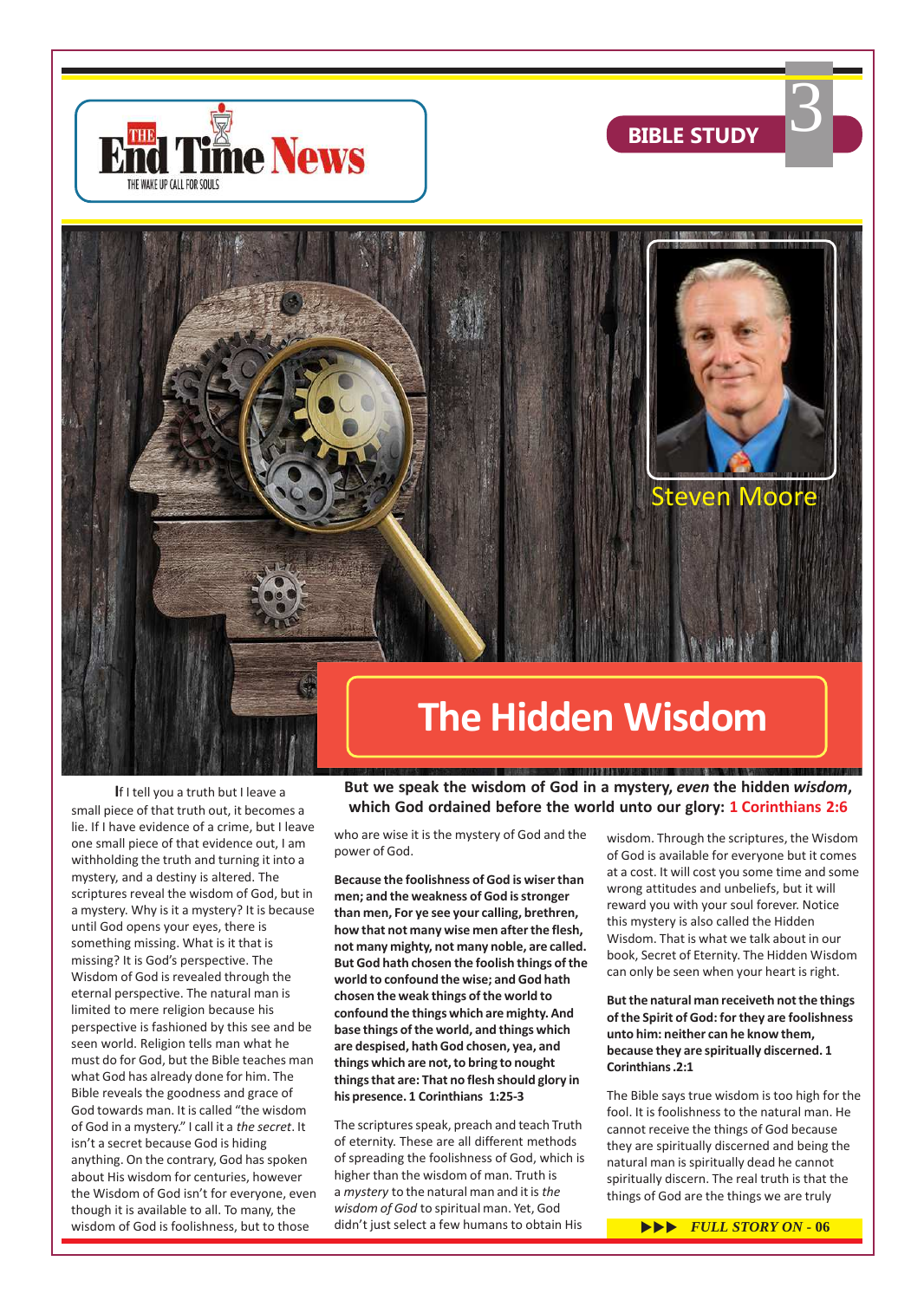





#### **Feba George**

"Mordecai the Jew was second in rank only to King Xerxes himself. He was honoured and well liked by his fellow-Jews. He worked for the good of his people and for the security of all their descendants."

When King Nebuchadnezzar of Babylon took King Jehoiachin of Judah into exile from Jerusalem, along with a group of captives, Mordecai was among them. Mordecai and his cousin Esther were exiles living in the kingdom of King Xerxes and most probably they were people of very less priority in that place. But God showed amazing favour in their life to raise them up to become honoured in a foreign land. The journey of Esther being a queen and Mordecai made next in rank to the King from their former state of being captives is a story of the amazing favour of God in the life of His children.

• Esther: Captive to Queen Esther was a beautiful young woman probably brought in with her parents or relatives

## *Esther 10:3* **UNMERITED FAVOUR OF GOD**

as a captive to the kingdom of Xerxes. Having lost her parents at a very young age, she was adopted by her uncle Mordecai who brought her up as his own daughter. But God had much greater plans for her life. Despite being from a low esteemed family, Esther was admired by everyone who saw her and she found special favour among the palace officials of King Xerxes.

"Now the king was attracted to Esther more than to any of the other women, and she won his favour and approval more than any of the other virgins. So he set a royal crown on her head and made her queen instead of Vashti." – Esther 2: 17

The king liked her more than any of the other women, and more than any of the others she won his favour and affection. He placed the royal crown on her head and made her queen. From a state of being captive, God showed great favour in Esther's life as He blessed her to be the Queen of the land. Esther may not even have dreamt to be a queen a few years ago, but as God worked in her life, doors were opened and she found favour in the eyes of people around her.

• Mordecai: Captive to Administrative **Official** 

Meanwhile, Mordecai finds favour to be appointed by the king to an administrative position in the palace although he was a captive from a foreign land. God uses this position of Mordecai to enable him to save the life of King from an assassination plot and God honours him to be mentioned in the official records of the empire book of records

**UPPERTED FULL STORY ON - 10**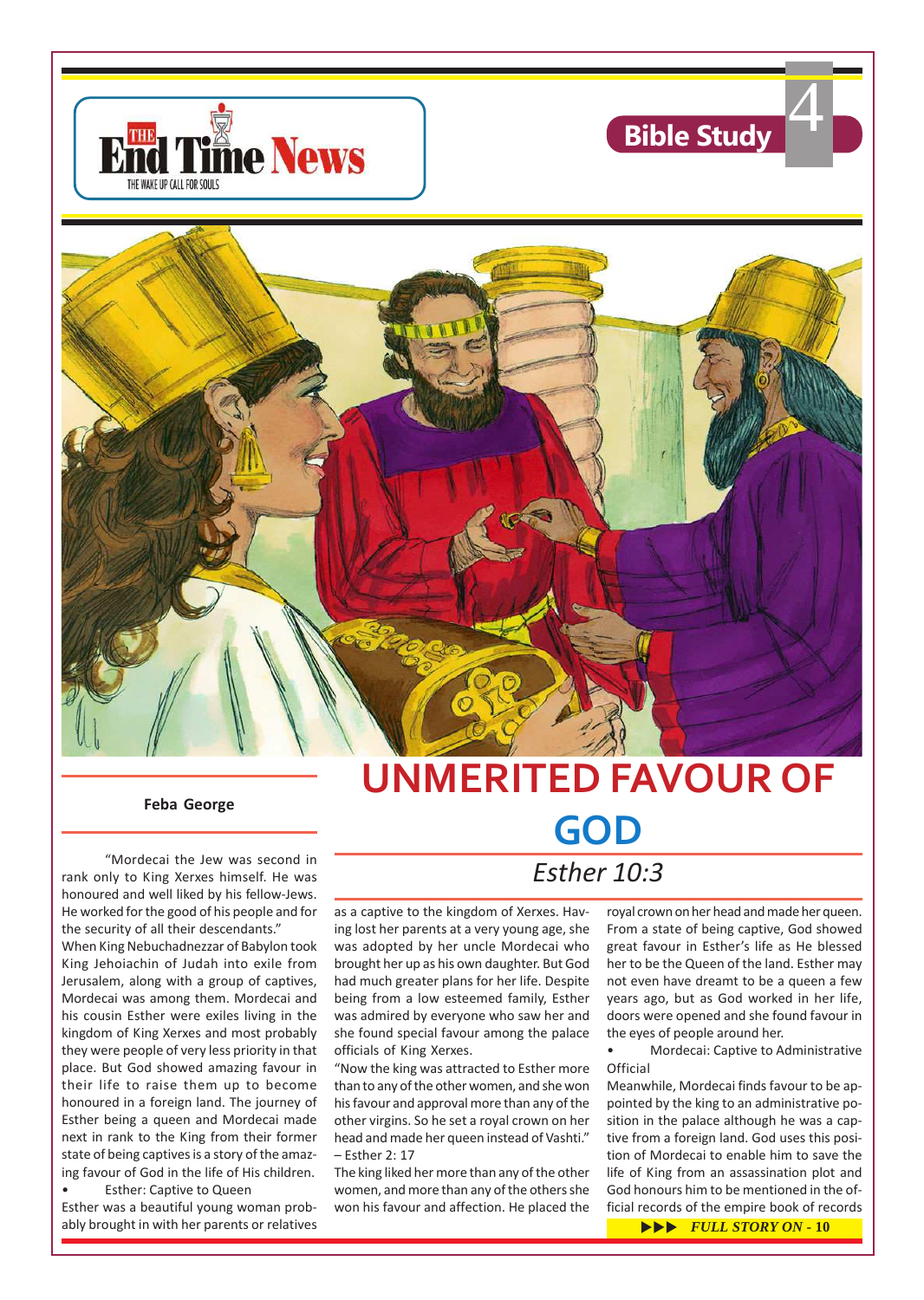









## Pastor Shibu Thomas **Oklahoma, USA**

In those four decades of their wilderness wanderings, the Lord had not only given the people of Israel Ten Commandments and His statutes, but He also had given them what they truly longed for! The people who were under the yoke of slavery in Egypt and were suppressed to drink the wrath of their rulers were blessed by God as He gave them blessings that refreshed both their body and soul. He opened the doors of heaven and show-

## **HE GAVE THEM WHAT THEY LONGED FOR!!**

*So they did eat, and were well filled: for he gave them their own desire. Psalm 78: 29*

ered Manna, the food of the mighty, to feed them. When they asked for meat, He brought for them coveys of quails to feed on. He quenched their thirst by making them drink water from the rocks. He went ahead of them and guided them during the day with a pillar of cloud, and he provided light at night with a pillar of fire. This allowed them to travel by day or by night. God is never a stumbling block to any good desires of our heart.

God, our maker, wants us to be blessed more than we want ourselves to be! He created the universe and everything in it so that His people can use them and be prospered in their life. He is faithful to fill the barns of anyone who sincerely ask Him for crops according to His will. When we are in a relationship with God, He will fulfill or heart's desires. If some of your needs are not met, it might be because they are not meant for your good. We do not have to worry whether this is for me or I would get it from God for He has declared in His righteousness, "Take delight in the Lord and he will give you the desires of your heart" (Psalm 37:4).Shout unto Him saying, "All my longings lie open before you, Lord;my sighing is not hidden from you"(Psalm 38:9).

Prayer: Merciful God, grand me every desire of my heart for your glory and honor!! *Translated from 100 ThiruvachanaChinthakal by Pr. Shibu Thomas. Translated by Manual P Joseph Th.M.*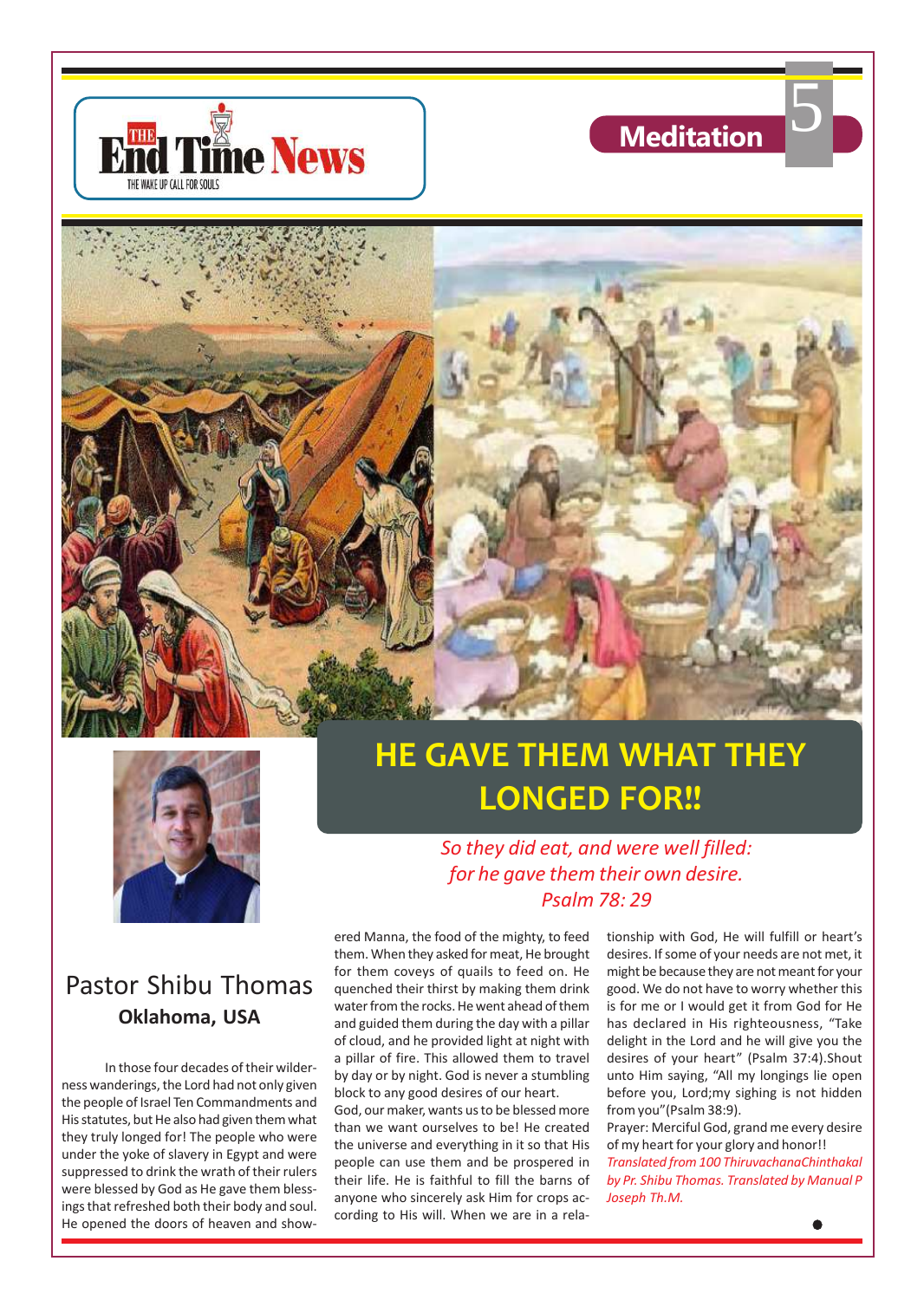



#### **EVLL STORY ON - 03**

searching for. We are never satisfied until we connect with God. There is something on the inside of every human heart that was designed only for God and nothing else can satisfy the part of us except God. That part of our hearts knows that if it can connect with God, it is safe forever and until that connection with God's love is complete, it is never satisfied. We think we can be our own gods and live for self all our life but in the day of death, we lose everything. That is not wisdom. As we grow older we begin to become wise to the fact that we aren't going to live forever and our foolishness all of a sudden doesn't look so good. Then we cry out to God and He answers us and we begin our journey into the Wisdom of God, the Hidden Wisdom that God has ordained for our glory.

**That their hearts might be comforted, being knit together in love, and unto all riches of the full assurance of understanding, to the acknowledgement of the mystery of God, and of the Father, and of Christ; In whom are hid all the treasures of wisdom and knowledge. Colossians 2:2-3**

In our book, *Secret of Eternity*, we speak, teach and preach about the Secret Language that reveals the Hidden Wisdom. I call it the Law of Revelation. I like to say it like this;

**God doesn't just do things! God does everything for His purpose. God never does anything without accomplishing His purpose. In everything God does He teaches something. God never does anything without teaching something. God uses natural things to reveal spiritual things, visible things to reveal invisible things and earthly things to reveal heavenly things.**

Then we talk about how the Secret Language of the Law of Revelation works, the Old Testament pointing us forward in faith and the New Testament pointing us backward in faith. God wants to reveal Himself to us. That is the goal of the Bible. The Hidden Wisdom is real and once you know it, you will never be the same. As you read the scriptures with your heart, the knowledge of God will flood your soul and you will be born again. God wants to see you in Heaven and He has made that possible for you through Jesus Christ. Yet God still has to make us ready for Heaven and He does that as we walk with God by faith and allow Him to teach us His wisdom. It is absolutely vital that you let God open your eyes to the Hidden Wisdom.

**For after that in the wisdom of God the world by wisdom knew not God, it pleased God by the foolishness of preaching to save them that believe. 1 Corinthians 1:21** 

Man was created to live forever. Fellowship with God was normal for man in the beginning. Satan's wisdom was the reason man departed from his fellowship with God in the Garden of Eden. In departing from God, man by wisdom knew not God. The fellowship of man with God was lost. Ever since the fall of man, God's wisdom has been hidden from all mankind. Man separated from God in the Garden of Eden and death has reigned over man ever since. Death was never a part of God's original plan. Death is an enemy of God and man. Man's disobedience against God brought the whole human race under the curse of sin and death. The Bible says "*the whole world lieth in the wicked one." 1Jn.5:19*. That means it is our spiritual nature to live the lie of life without God to be our own gods. That is why we die, because we are separated from God. Death is a problem man cannot solve which requires a supernatural solution only God can provide. Did God fail? Absolutely not! God told man "Don't eat of that tree because it will kill you." Man was supposed to eat of the Tree of Life and put on immortality, but he chose a lifestyle of rebellion against God in order to be his own god. The death nature passed on to all of Adam's offspring. That includes you and me. After the fall of man, God immediately promised to provide a solution to man's death problem. Now if I tell you that Jesus was born, you will agree because this is a historical fact. However, if I leave off the fact that Jesus was born of a virgin, you will miss part of the truth that opens your eyes to God's hidden wisdom. Just like Adam's sin affected you for eternity, even so the virgin birth affects you eternity. Jesus came through the virgin womb and He left us with an empty tomb, to save us all from doom. Without the virgin birth, we could not be *born again* and go to Heaven. Natural birth is only the visible side of Spiritual birth. God wrote the Bible to reveal His hidden wisdom so we could enter back into the fellowship with God again and live forever with Him. The Bible presents the Goodness of God, the Grace of God, the Power of God and the Wisdom of God.

The **B.I.B.L.E.** means **Basic Instructions Before Leaving Earth.** In the day of death, you need to be ready. God wrote the Bible to help you with that. God doesn't want anyone to perish and He has made provision for us through

Jesus Christ to prevent that. Herein lies the Secret of Eternity, don't leave earth without it.

6

If you liked this blog, feel free to let us know by emailing us at truthforeternity@live.com.

Our book "Secret of Eternity," will surprise whether it is in the church, on the street, in the prison or at home. It will establish a foundation in the heart so anyone can understand the Bible. It is a Bible School Course in a book, and it will open your eyes to look at the things that are not seen. You will read about things you've never heard and never will forget. Jn.21:25 It is available through Amazon and Kindle. Just type in "steven moore, the secret" and it will come up in Amazon. You can also order it direct from us. Just click on the "order your copy" button on the homepage for immediate results or you can email us and request it at truthforeternity@live.com. You can also write and request it by mail. Just send your check for \$17.95 to the address listed below and we will mail it to you. For wholesale pricing available with Churches, Bookstores and Prison Ministries, just email us and we will respond promptly.

You are cordially invited to send submissions to The End Time News magazine, including articles, short stories, poems, cartoons, etc. If you would like to contribute, please contact us at our email address : harvestingsoulsmission@gmail.com

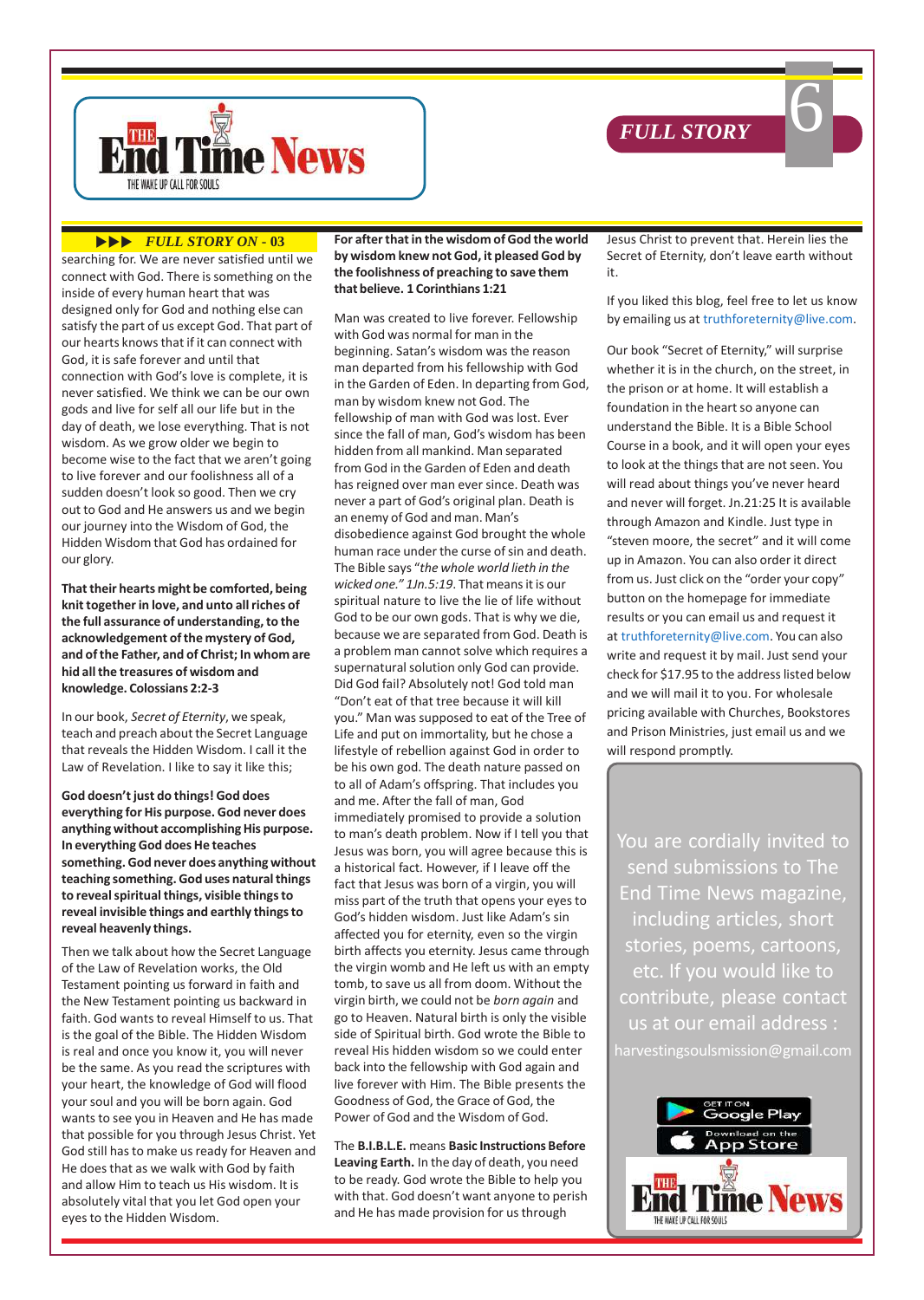



#### $\blacktriangleright\blacktriangleright\blacktriangleright$  *FULL STORY ON* - 01

At one point during that particularly low point, Brunson revealed he even tested out a clothesline in the prison courtyard to see if it could bear his weight, should he have attempted to hang himself.

Suicide didn't enter his mind as a possibility, Brunson explained, until concerns about falling away from his faith entered his mind. Ending his life was a better alternative, he said, to losing his trust in God."It gave me a sense of comfort to know that I could escape this nightmare," he wrote. "And knowing this lifted my despair just enough to help me hold on." Brunson and his wife, Norine, spent 23 years as missionaries in Turkey before

they were arrested in October 2019. Norine was released 13 days after their capture. Her husband was not.The decision to write his book, Brunson was born out of his promise to God while he was incarcerated to be transparent and authentic, if he was given the chance to tell his story."My story is one of brokenness," he said . "Many of the stories of biographies I read, they have very strong characters. I was actually very weak in prison and broken, and then God rebuilt me. … I said in prison, 'God, if you ever let me out of here, if I have a chance to speak, I will be open and honest about my brokenness."His hope is that his story will be helpful to others who feel "weak."

Brunson explained the title of the book — "God's Hostage" — by saying he was, of course, a prisoner of Turkish President RecepTayyip Erdogan, but that his life was ultimately in God's hands."When God had accomplished what he wanted to through my imprisonment, which I think was raise up millions of people to bless Turkey in prayer, then I was released," he said. "So, I see God as the grandmaster chess player. … Behind all of the political intrigue, God was really in charge." October 12 was the one-year anniversary of Brunson's release from Turkey. Tony Perkins, chairman of the U.S. Commission on International Religious Freedom, praised the pastor on Saturday, commending his "remarkable resolve and steadfastness in the face of persecution."For his part, Brunson was also honored at the Values Voters Summit, where he prayed for President Donald Trump.

#### **EVLL STORY ON - 01**

water from the Jordan River. A closer look of the shoe, an all-white Nike Air Max 97s, and water is visible floating in the see-through sole. The sole of the shoes has some coloring added to enhance visibility, the creator of the "Jesus Shoes" told. Not just the holy water, the kicks also features the Bible verse Matthew 14:25 -- the passage describing Jesus walking on water - - at the side of the shoe along with a single blood drop to represent the blood of Christ. The shoe has more religious insights including the frankincense-scented insoles, a crucifix threaded through the laces, and a red sole, which references the red shoes traditionally worn by past Popes.

Just as the shoe is religious, so is its package. The shoebox displays an angel and a seal that resembles the official papal seal.The "Jesus Shoes" comes with instruction on how to destroy the shoes.

"We thought of that Arizona Iced Tea and Adidas collab, where they were selling shoes that advertised a beverage company that sells iced tea at bodegas. So we wanted to make a statement about how absurd collab culture has gotten," head of commerce Daniel Greenberg was quoted as saying by the New York Post.

However, Greenberg experimented with less than two dozen such pairs, he added that they were made with no plans to create more.Although, Gabriel Whaley, founder of the brand, hinted there may be a "second coming" in the future.

#### **EVLL STORY ON - 01**

pleted on 2022, is the first initiative by the new committee."The formation of the Committee has come at an important time and has required all peace lovers to unite and join the efforts to spread coexistence, brotherhood, and tolerance throughout the world," Judge Mohamed Mahmoud Abdel Salam, committee member and former advisor to el-Tayeb, said in a statement.The Higher Committee of Human Fraternity had its inaugural meeting at the Vatican earlier this month and met again in New York City Saturday.

The complex, whose name alludes to the Abrahamic religions, will bring the first public Jewish house of worship to the UAE."This is an important opportunity for all who believe in the power of faith and humanity," Rabbi M. Bruce Lustig, senior Rabbi at Washington Hebrew Congregation and a Higher Committee member, said in a statement. "It will help build bridges between religious leaders and communities as well as foster peace and harmony in an era that is too often defined by difference."

7

The design of the Abrahamic Family House, by award-winning architect Sir David Adjaye OBE, was unveiled at the New York event and was selected after a rigorous process that included architects from different faith backgrounds around the globe."I am humbled and honored that our design has been selected," Adjaye said in a statement. "I believe architecture should work to enshrine the kind of world we want to live in, a world of tolerance, openness, and constant advancement...Our hope is that through these buildings people of all faiths and from across society can learn and engage in a mission of peaceful coexistence for generations to come."

You are cordially invited to send submissions to The End Time News magazine, including articles, short stories, poems, cartoons, etc. If

**Submissions Invited**

 $\bullet$ 

uuu *FULL STORY ON* **- 01** you would like to contribute, please contact us at our email address :

harvestingsoulsmission@gmail.com

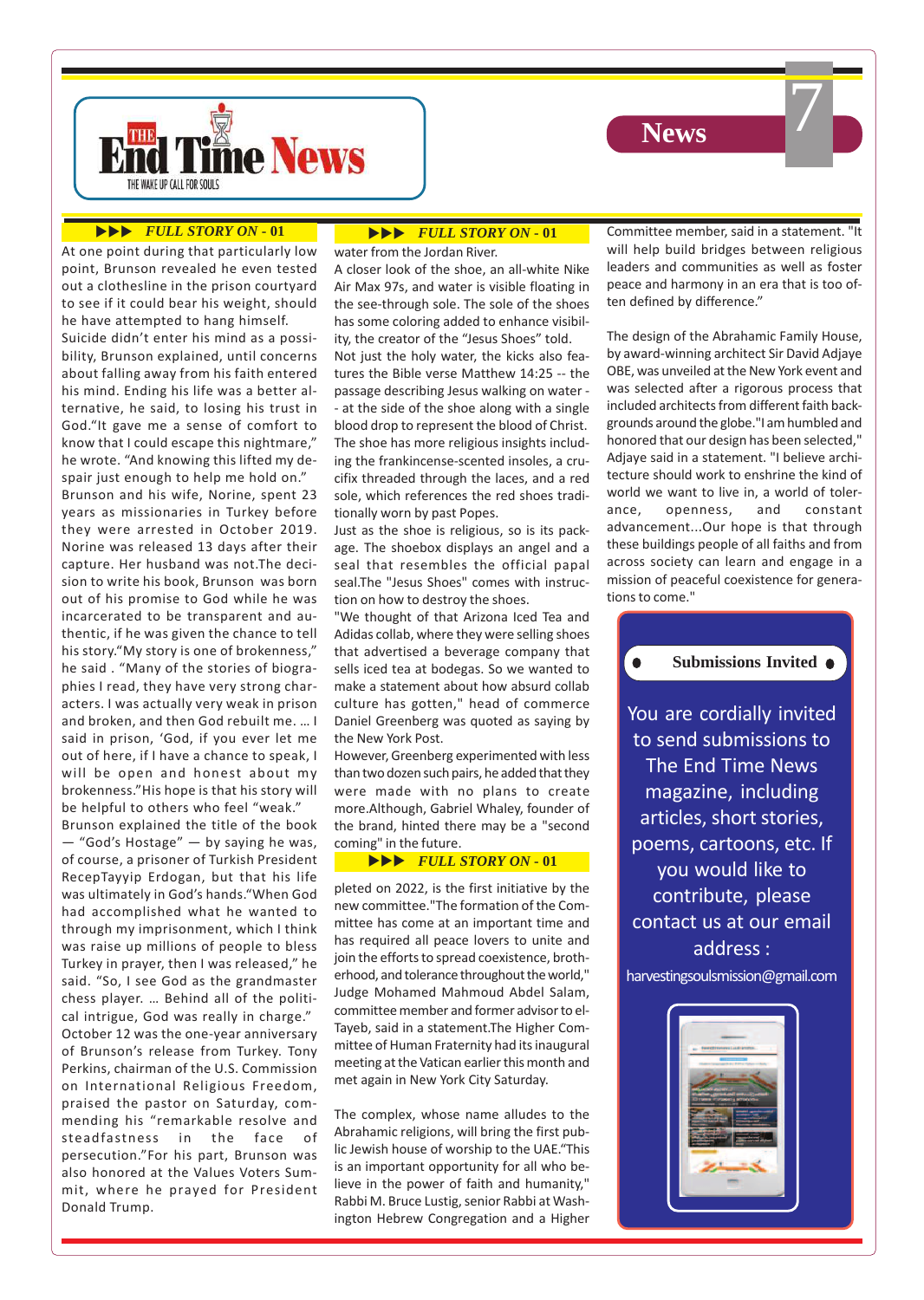

8



#### *FULL STORY ON* **- 02**

my Father in heaven. For where two or three are gathered in my name, there am I among them (Matthew 18: 19-20). Another great passage is found in the gospel of John where Jesus says, "You did not choose me, but I chose you and appointed you that you should go and bear fruit and that your fruit should abide, so that whatever you "ask" the Father in my name, he may give it to you (John 15: 16).In all the above mentioned passages of the scripture, Jesus taught us to "ASK" God and not to claim anything from Him. If we, literally, had to "claim", then Jesus must have taught us the prayer that way! (John 16: 23- 27, John 15: 7, John 14: 12-14; Mark 11: 23- 26; Matthew 21: 21-22, Matthew 6: 5-15).

The apostles taught the Church to pray and not to "claim" anything from God. Of the 6 prayers mentioned in Acts, by Peter, Paul and Stephen, there was no prayer that claimed a favor from God, but they were supplications inviting God's intervention (Acts 1: 24-25, 3: 6, 4: 24-30, 7: 59-60, 9: 5-6, 9: 40). The Apostles and the Church "prayed" in all situations, especially, when the church was going through persecution in the first century. In Philippians 4: 6-7 apostle Paul said, "Do not be anxious about anything, but in everything by prayer and supplication with thanksgiving let your requests be made known to God. And the peace of God, which surpasses all understanding, will guard your hearts and your minds in Christ Jesus". Here the emphasis is in receiving from God (Colossians 4: 2-4; 1 Thessalonians 39-13; 1 Thessalonians 5: 17).

The Bible does not teach to "claim the blessings from God. It is the teaching of the prosperity theologiansand preachers. They propose the notion that a child of God has all the right to claim all the blessings. In fact, we have rights, but we are not supposed to pray like they say! This wrong doctrine has to be refuted. When we can go to His throne of grace and ask Him, like a child asks his or her father, why should we claim anything? Ask and it will be given to you!!

# **Sparkling Wisdom!**

- v"We need never shout across the spaces to an absent God. He is nearer than our own soul, closer than our most secret thoughts"**¯ A.W. Tozer**
- \* "True faith means holding nothing back. It means putting every hope in God's fidelity to His Promises."**¯ Francis Chan**
- v"Worrying is arrogant because God knows what He's doing."**¯ Barbara Cameron**
- \*\* A sum can be put right: but only by going back till you find the error and working it afresh from that point, never by simply going on."**¯ C.S. Lewis**
- \* "We fail in the work of grace and love when there is too much of us and not enough of God."**¯ Suzanne Woods Fisher**
- v "Focus on giants you stumble.Focus on God Giants tumble."**¯ Max Lucado**
- **<sup>❖</sup>** "Worry is the darkroom in which negatives can develop." **Wanda E. Brunstetter**
- \* "God hears your every thought, whether you dress it up with 'Thee' and 'Thou' or not."**¯ Catherine Richmond**
- v"We may have done what the devil said we did, but we are NOT who the devil says we are!"¯ **April Cofield Essix**
- v "Jesus first, others next, and yourself last spells J-O-Y."**¯ Linda Byler**



#### **Abigail Thyvilayil John**



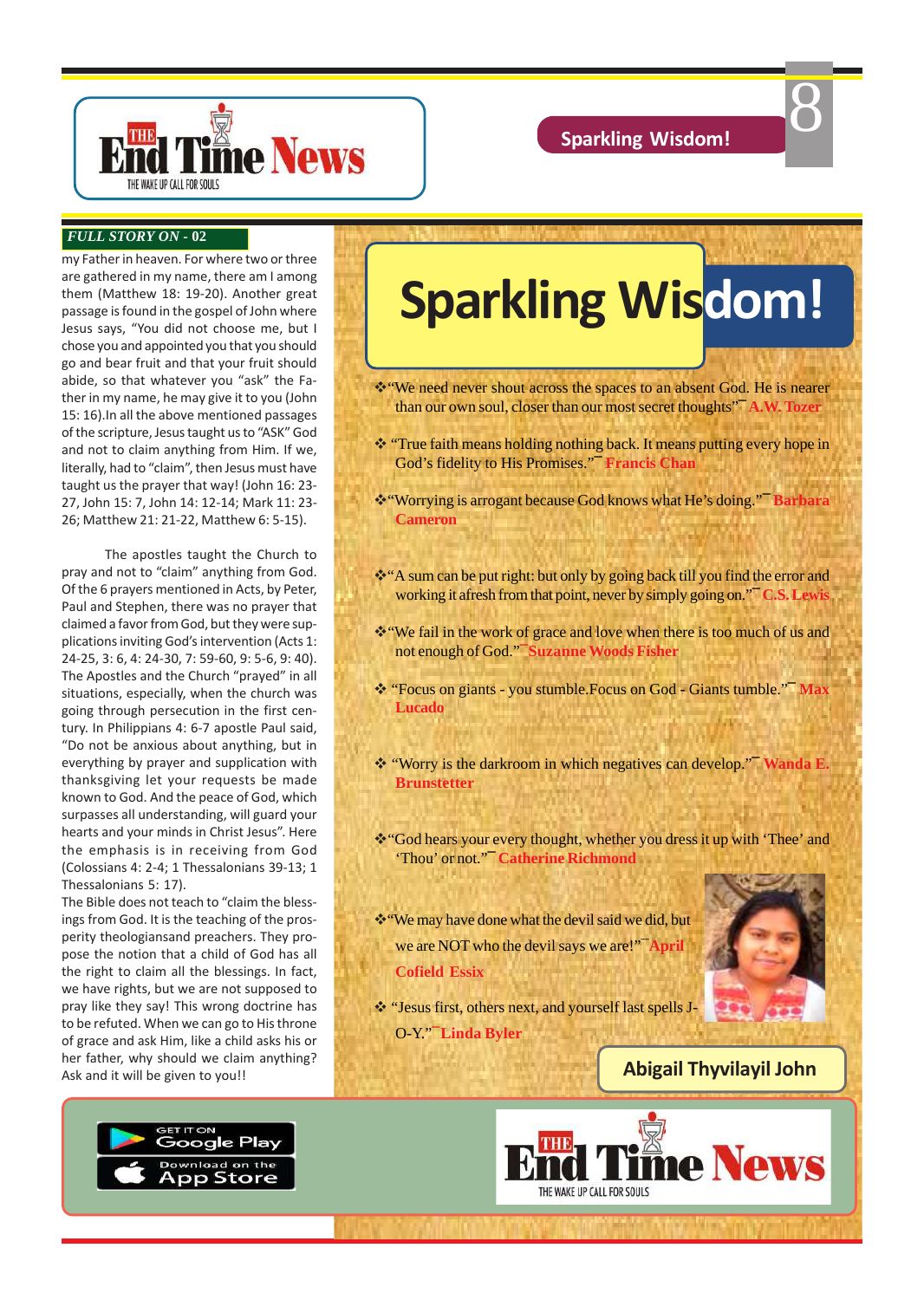



#### $\blacktriangleright\blacktriangleright\blacktriangleright$  *FULL STORY ON* - 01

cially in major cities in Europe - and warned that Jews will not be the only ones targeted in the future.

Joel Rubinfeld, president of the Jewish Coalition for Kurdistan, located in Belgium, told that anti-religious incidents will target Christians next."More problems will come," Rubinfeld told. "No, it's just the beginning. We know this. We know that about anti-Semitic…the anti-Semite. They start with Jews. But they never finish with Jews."

It also linked anti-Semitism to denunciations of Israel as well as the Palestinian-led Boycott Divestment Sanctions (BDS) movement, which calls for a boycott of all Israeli products.The report stressed that the "prevalence of anti-Semitic attitudes and the risk of violence against Jewish individuals and sites " are significant.

Specifically, the report mentioned the 2018 attack at the Tree of Life Synagogue in Pittsburgh, where a gunman opened fire and killed 11 congregants "in the deadliest attack on Jews in U.S. history" and the Chabad of Poway synagogue shooting in April on the last day of Passover when a gunman killed one woman and injured three others, including the rabbi.

Earlier this year, the New York Times, the Women's March, as well as the Democratic Party have all had issues with anti-Semitism.The NY Times announced in June that it will end political cartoons after "anti-Semitic" depictions of Israeli Prime Minister Benjamin Netanyahu with President Trump.Last month, the anti-Trump Women's March severed ties with leaders, Linda Sarsour, Tamika Mallory, and Bob Bland, all accused of anti-Semitism, but then had to quickly drop a new replacement, Zahra Billoo, a lawyer and executive director of the Council on American-Islamic Relation, whom the Anti-Defamation League described as having a "long history of deeply offensive and antisemitic statements."

The Democratic Party has been grappling with an anti-Semitism problem especially this year following a series of comments from prominent freshman Democrats, particularly Minnesota Rep. Ilhan Omar, that members of both parties have called anti-Semitic.

In June, the Senate unanimously passed a resolution explicitly and unequivocally condemning anti-Semitism, something the Democrat-controlled House failed to do earlier this year.

## **BOKO HARAM EXTREMISTS CUT OFF EARS OF WOMEN IN RAID ON MAINLY CHRISTIAN TOWN IN CAMEROON**



Boko Haram terrorists cut off the ears of at least three Christian women after snatching them from their homes during a night-time raid on a mainly Christian town in the far north of Cameroon on 29 July.

The Islamist extremists broke into homes, grabbed the women and dragged them to the outskirts of Gagalari town in the district of Yagoua where they sliced off one ear from each victim, according to local sources and later confirmed by a Barnabas contact.

They then reportedly released the women after threatening to return to the town, near the border with Chad, in the future.

The injured women were taken to a clinic about 160 miles away where they received medical treatment. Boko Haram, which operates in the region surrounding Lake Chad, has been stepping up its attacks on villages in the mainly Christian far north

of Cameroon. Sometimes Christian villages are repeatedly targeted. In the village of Grossi, where there have been at least two attacks this year, a woman and a 16-yearold boy were murdered by raiding Boko Haram militants in June.

Boko Haram is well-known for targeting women and children. Notoriously, the terrorist group snatched 276 mainly Christian schoolgirls from Chibok in north-east Nigeria in April 2014. In 2018, when about 100 girls were still held captive, a Boko Haram commander said they would not be returning home.

### **THE 2019 NOBEL PRIZE WINNERS IN MEDICINE, PHYSICS, CHEMISTRY, LITERATURE, PEACE, AND ECONOMICS**

**Monday, Oct. 7:** The Nobel Prize in physiology or medicine has been awarded to William Kaelin Jr, Peter Ratcliffe and Gregg Semenza "for their discoveries of how cells sense and adapt to oxygen availability."

 **Tuesday, Oct. 8:** The Nobel Prize in physics has been awarded with one half to James Peebles "for theoretical discoveries in physical cosmology" and the other half jointly to Michel Mayor and Didier Queloz "for the discovery of an exoplanet orbiting a solar-type star."

**Wednesday, Oct. 9:** The Nobel Prize in chemistry has been awarded to John B. Goodenough, M. Stanley Whittingham and Akira Yoshino "for the development of lithium-ion batteries."

**Thursday, Oct. 10:** The Nobel Prize in literature for 2018 has been awarded to Polish author Olga Tokarczuk "for a narrative imagination that with encyclopedic passion represents the crossing of boundaries as a form of life." The Nobel Prize in literature for 2019 has been awarded to the Austrian author Peter Handke "for an influential work that with linguistic ingenuity has explored the periphery and the specificity of human experience."

**Friday, Oct. 11:** The Nobel Peace Prize has been awarded to Ethiopian Prime Minister Abiy Ahmed Ali "for his efforts to achieve peace and international cooperation, and in particular for his decisive initiative to resolve the border conflict with neighbouring Eritrea."

**Monday, Oct. 14:** The SverigesRiksbank Prize in Economic Sciences in Memory of Alfred Nobel has been awarded to Abhijit Banerjee, Esther Duflo and Michael Kremer "for their experimental approach to alleviating global poverty."

Banerjee, 58, was educated at the University of Calcutta, Jawaharlal Nehru University and Harvard University, where he received his PhD in 1988. Esther Duflo is his wife. He is currently the Ford Foundation International Professor of Economics at the Massachusetts Institute of Technology, according to his profile on the MIT website.In 2003, Banerjee founded the Abdul Latif Jameel Poverty Action Lab (J-PAL), along with Duflo and Sendhil Mullainathan, and he remains one of the lab's directors.

He also served on the UN Secretary-General's High-level Panel of Eminent Persons on the Post-2015 Development Agenda.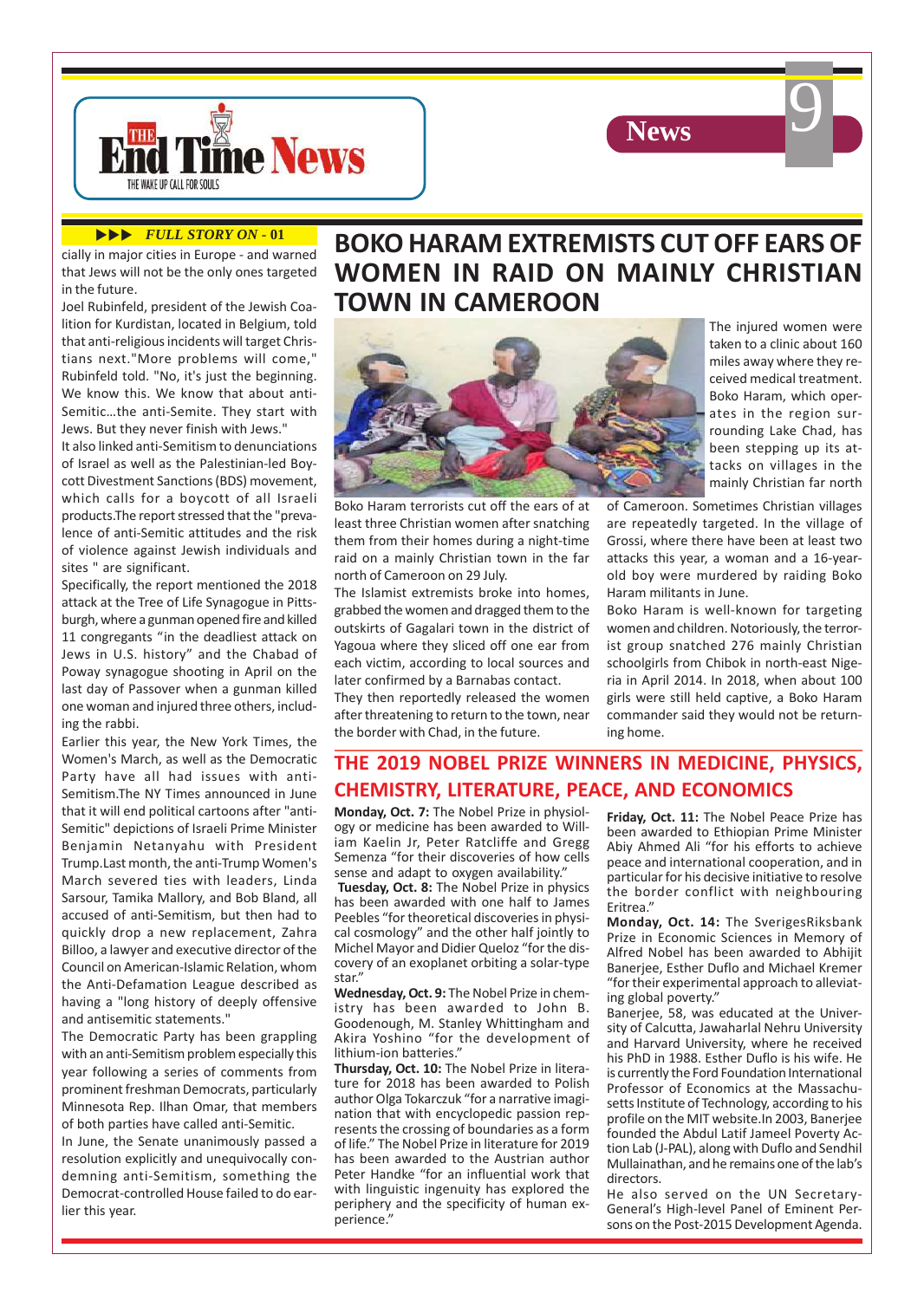



#### **EVLL STORY ON - 04**

of the king. Although this incident was forgotten by the king, God disturbs the sleep of King Xerxes and he ordered the book of the chronicles, the record of his reign, to be brought in and read to him. And Mordecai was robed in royal dress and he was led on horseback through the city streets, proclaiming honour to him.

"That night the king could not sleep; so he ordered the book of the chronicles, the record of his reign, to be brought in and read to him. It was found recorded there that Mordecai had exposed Bigthana and Teresh, two of the king's officers who guarded the doorway, who had conspired to assassinate King Xerxes." – Esther 6:1,2

It's so amazing to note here that God disturbed the sleep of the king just to honour and bring favour to his child, Mordecai!

• Esther: Intercessor for the People of God

Esther gets to know from her uncle that the life of the people of God are at danger and he told her to go into the king's presence to beg for mercy and plead with him for her people. Now, this was a very tricky situation for Esther as any man or woman who approaches the king in the inner court without being summoned the king has but one law: that they be put to death unless the king extends the gold scepter to them and spares their lives. However, Esther decides not to keep silent at this time and she realizes that God would have raised her up to this position for such a time as this! Now, that's really a brave decision and it wouldn't have been easy at all for her to take that step putting her life at stake. But God again shows His amazing favour in her life and the king



You are cordially invited to send submissions to The End Time News magazine, including articles, short stories,

poems, cartoons, etc. If you would like to contribute, please contact us at our email address

: harvestingsoulsmission@gmail.com was pleased with her and held out to her the gold scepter that was in his hand.

"When he saw Queen Esther standing in the court, he was pleased with her and held out to her the gold scepter that was in his hand. So Esther approached and touched the tip of the scepter." – Esther 5:2

• Mordecai: Saved from Enemy's trap to become Next in rank to King!

In the background of all these amazing favours on Mordecai and Esther, the enemy was certainly not pleased! Haman, the evil man was filled with rage and he set up a huge pole to hang Mordecai on it. The funny thing here is that Mordecai was not even aware of this plan when he travelled with Haman the following day under the direction of the king. God's amazing favour continued to follow Mordecai and God turned the plate of the evil one such that Haman himself was hanged on the pole set up for Mordecai.

Its great to know that God favours his children and works for us even though many times we are not even fully aware of the enemy's plans. God further blesses Mordecai so much that the king took off his signet ring, which he had reclaimed from Haman, and presented it to Mordecai. And Esther appointed him over Haman's estate. Mordecai was prominent in the palace; his reputation spread throughout the provinces, and he became more and more powerful.

• You and Me: Normal to Extraordinary Esther and Mordecai were normal people who were used amazingly by God through His unmerited favour. Today, as we look at ourselves, we may feel really small and weak and it might be even difficult for us to conceive an idea of God doing great things through us. Sometimes, it so difficult to remember that we have a caring, loving, merciful and super powerful God! Our God is the same yesterday, today and forevermore! The same God of Esther and Mordecai is ready to lavish His favour and love on us, can we grab it in faith?

Of course, Mordecai and Esther didn't have a life in a bed of roses. They had to put their very lives at risk to stand for the people of God. But as they took their step in faith despite all struggles, God was with them through it all. He showered His amazing love and favour on them to let them shine for Him! Let's proclaim in faith that His favour is on us as we step out in faith…

"And I, I don't want to leave a legacy I don't care if they remember me Only Jesus

And I, I've only got one life to live I'll let every second point to Him Only Jesus" — Casting Crowns – Only Jesus

### **EVALL STORY ON** - 11

ing what happened last Sunday. "It was one of the most hurtful experiences that I have ever, ever, ever had.""It's just been amazing to know what the people of God think of One Church in this season. And I'm just honored," he said, noting that renovations are under-

way to build a "brand-new sanctuary." "I wanted to ensure that I invited each and every one of you guys to service tomorrow," he continued. Pastor Hill said that even though the sanctuary is incomplete  $-$  he noted "there are no floors," except for a temporary foam that goes over the incomplete foundation — he was expecting "God to move in an incredible way.""I'm not going to allow the enemy to move me out of my house. It's just not gonna work that way," he said. "I just don't believe in giving the enemy victory."

Following Sunday's service, Pastor Hill made it clear that nothing will stand in the way of worship."The church is so much bigger than the structure," he told. "Our church just so happens to be in our heart."

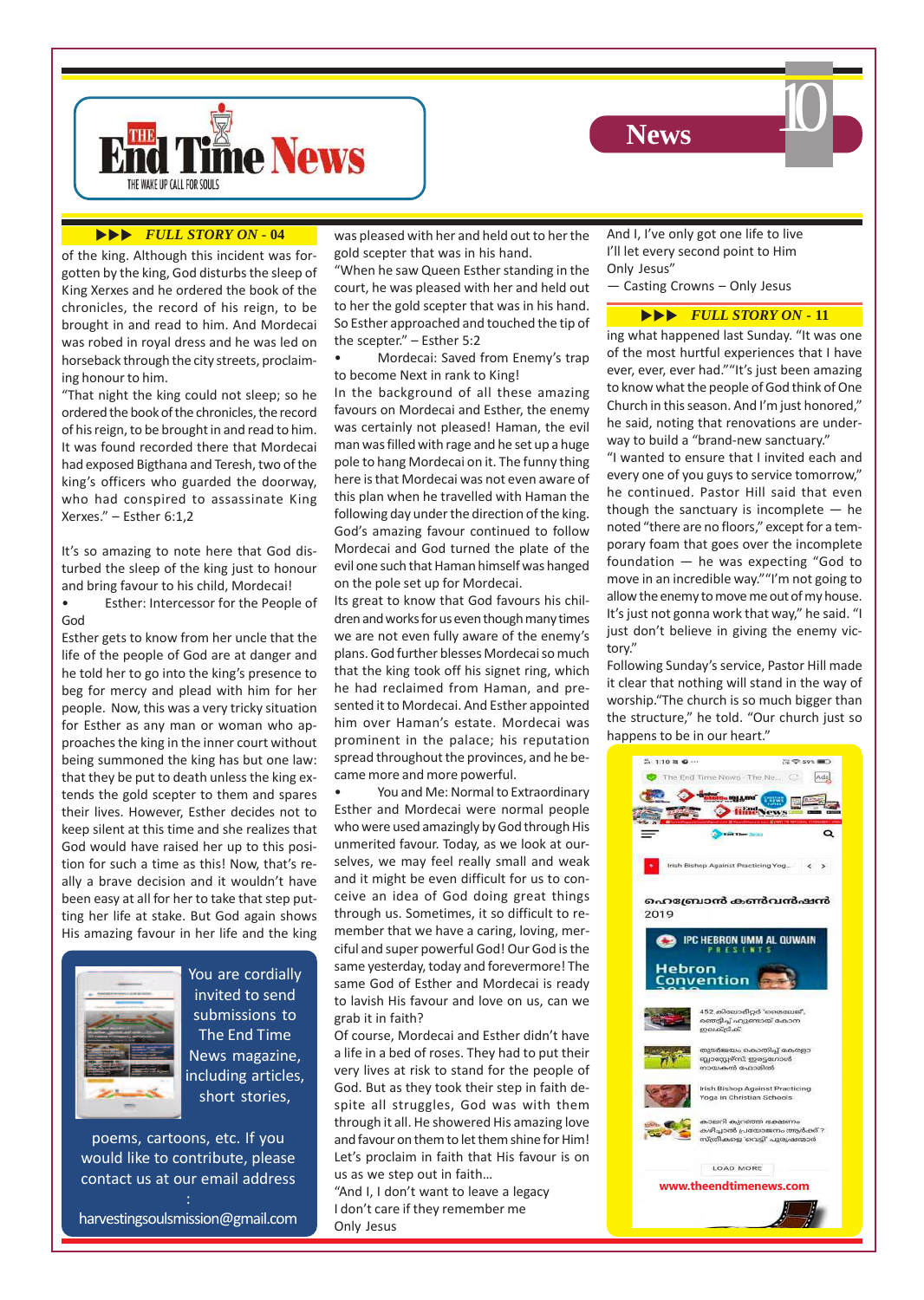



## **IN ISRAEL, 70 YOUNG PASTORS PARTICIPATE IN 'GLOBAL DAY OF PRAYER FOR JERUSALEM'**



70 millennial evangelical pastors traveled to Israel this past weekend to take part in the Global Day of Prayer for the Peace of Jerusalem, an evangelical rally held on the first Sunday in October.

U.S. Ambassador to Israel David Freidman and Jerusalem Mayor Moshe Lion were in attendance for the 90-minute event held at the Tayelet Haas Promenade and hosted by the New York-based evangelical nonprofit Eagles' Wings. According to the organization, around 500-600 people attended the annual event in person while 500,000 churches worldwide watched a livestream broadcast. "I am so blessed to celebrate with such incredible people, such inspirational and distinguished religious leaders like all of you, to celebrate the State of Israel, to celebrate this holy city of Jerusalem and of course to celebrate the unbreakable relationship between the United States and Israel," Friedman said during his keynote speech. Eagles' Wings considers itself a global movement that promotes peace in Jerusalem and

the Middle East. It is led by Executive Direc-

tor Bishop Robert Stearns, who has allegedly brought more than 10,000 evangelical Christians to Israel over the course of his career. The organization holds that the Christian Church "owes a debt of gratitude to Israel and the Jewish people" on grounds that Christianity exists because the Jewish people kept themselves faithful to God's covenant. "We are here today declaring that there is a new breed of Christianity alive in today's world — a Christianity which understands that spiritually, we were born in Zion," Stearns, the visionary behind the day of prayer, said. Stearns is also president of the Los Angelesbased organization Israel Christian Nexus. The day of prayer event concluded a threeday worship and prayer gathering called Awake Jerusalem. The event brought together hundreds of Christians from more than 10 different nations.Sunday's day of prayer event comes less than two years after President Donald Trump moved to recognize Jerusalem

as the capital of Israel and the U.S. State Department moved its embassy from Tel Aviv to Jerusalem.

#### **Submissions Invited**

You are cordially invited to send submissions to The End Time News magazine, including articles, short stories, poems, cartoons, etc. If you would like to contribute, please contact us at our email address : harvestingsoulsmission@gmail.com

## PASTOR DAVANTE HILL FORGIVES CHURCH VANDALS WHO CAUSED THOU-SANDS OF DOLLARS' WORTH OF DAMAGE.

A Memphis pastor is being praised for his response to vandals wreaking havoc on his

church last month.Pastor Davante Hill opened the doors of One Church in Memphis on the morning of Sept. 29 to find thousands of dollars' worth of damage had been done. Musi-



cal instruments were broken, paint had been thrown at the walls, pews were destroyed, and 90 percent of the chairs had been damaged. The vandals also stole money and several speakers.

"Somebody was really angry," Pastor Hill told. "When I walked in… what broke me, was not the condition of the sanctuary," he explained. "What broke me was the condition of someone's heart to be willing to do such a thing."

Despite the alarming extent of the damage — nearly \$20,000, according to the Memphis Police Department — it's Pastor Hill's response to the deeply upsetting discovery that has gained the most attention.

"I would love for whoever is responsible to consider my heart when I say, I love you and God still loves you. And that this is not the end, there is life after this," he told. "And that whatever it is that has you broken, whatever it is that has you destroyed on the inside, there is help for you."

*FULL STORY ON* **- 10** A smiling Pastor Hill spoke to congregants about what they could expect at the first church service since the burglary. "I have sincerely gone through one of the worst things any pastor has ever gone through, aside from losing family members," he began, describ-